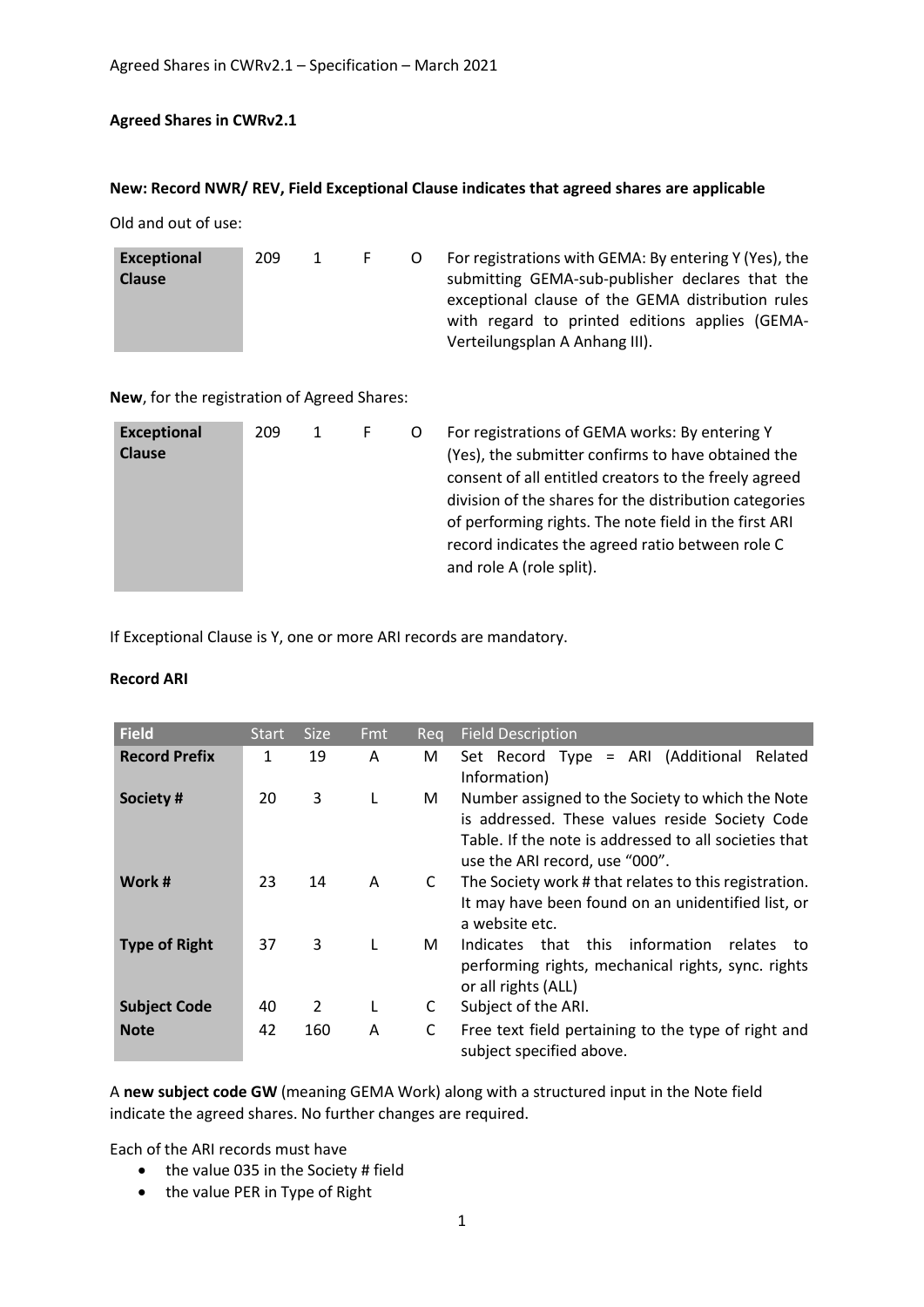- the Subject Code GW
- Search terms to check that the necessary information is contained in the note fields
- Structured input in Note Fields

### **Role Split in ARI-Record type 1**

An ARI record type 1 must always be included in case of agreed shares (i.e. if the Exceptional Clause is set to Y) and must be the first of the ARI records used to notify the agreed shares information. The note field in ARI record type 1 indicates the ratio between role C and role A (role split).

Structure (M = Music, T = Text):  $M | Xxxxx|T | Xxxxxx$ 

If, for instance, the writers agreed to a Role Split of 57% for the music and 43% for the lyrics, ARI-Record type 1 would look like:

ARI0000000100000013035 PERGWM|05700|T|04300

### **C/A-Split in ARI-Record type 2, if role code CA is present in the work registration and the same split applies to all Creators with the role code CA**

The note field in ARI record type 2 indicates how to divide the share of all Creators with the role code CA into single C and A shares.

Structure of the C/A-Split: C | xxxxx | A | xxxxx

#### For example:

|           |      |             | Creators have agreed on the following ratio of the Role Split (Music/Text ratio) |            |                                                                |
|-----------|------|-------------|----------------------------------------------------------------------------------|------------|----------------------------------------------------------------|
| Music     |      | 50          |                                                                                  |            |                                                                |
| Lyrics    | A    | 50          |                                                                                  |            |                                                                |
|           |      | 100         |                                                                                  |            |                                                                |
|           |      |             | The creators agree on the following manuscript share allocation                  |            |                                                                |
|           | Role | Share in PR |                                                                                  | in role CA | $C/A$ -Split                                                   |
| Creator 1 |      | 30          | Creator 1                                                                        | 60         | 50% of the CA share for role C, 50% of the CA share for role A |
| Creator 1 | A    | 30          |                                                                                  |            |                                                                |
| Creator 2 |      | 20          | Creator 2                                                                        | 40         | 50% of the CA share for role C, 50% of the CA share for role A |
| Creator 2 |      | 20          |                                                                                  |            |                                                                |
|           |      | 100         |                                                                                  |            |                                                                |

# ARI-1 indicating the role split and ARI-2 indicating the C/A-Split:<br>ARI00000000100000013035 PERGWM 05000 | T | 05000

ARI00000001000000013035 ARI0000000100000014035 PERGWC|05000|A|05000

### Another example with one writer in role CA:

|           |                     |     | Creators have agreed on the following ratio of the Role Split (Music/Text ratio) |            |              |                                                                    |
|-----------|---------------------|-----|----------------------------------------------------------------------------------|------------|--------------|--------------------------------------------------------------------|
| Music     |                     | 50  |                                                                                  |            |              |                                                                    |
| Lyrics    | A                   | 50  |                                                                                  |            |              |                                                                    |
|           |                     | 100 |                                                                                  |            |              |                                                                    |
|           |                     |     | The creators agree on the following manuscript share allocation                  |            |              |                                                                    |
|           | Share in PR<br>Role |     |                                                                                  | in role CA | $C/A$ -Split |                                                                    |
| Creator 1 |                     | 30  |                                                                                  | Creator 1  | 80           | 37,5% of the CA share for role C, 62,5% of the CA share for role A |
| Creator 1 | А                   | 50  |                                                                                  |            |              |                                                                    |
| Creator 2 |                     | 20  |                                                                                  |            |              |                                                                    |
|           |                     | 100 |                                                                                  |            |              |                                                                    |

### ARI-1 indicating the role split and ARI-2 indicating the C/A-Split:

ARI0000000100000014035 PERGWC|03750|A|06250

ARI0000000100000013035 PERGWM|05000|T|05000